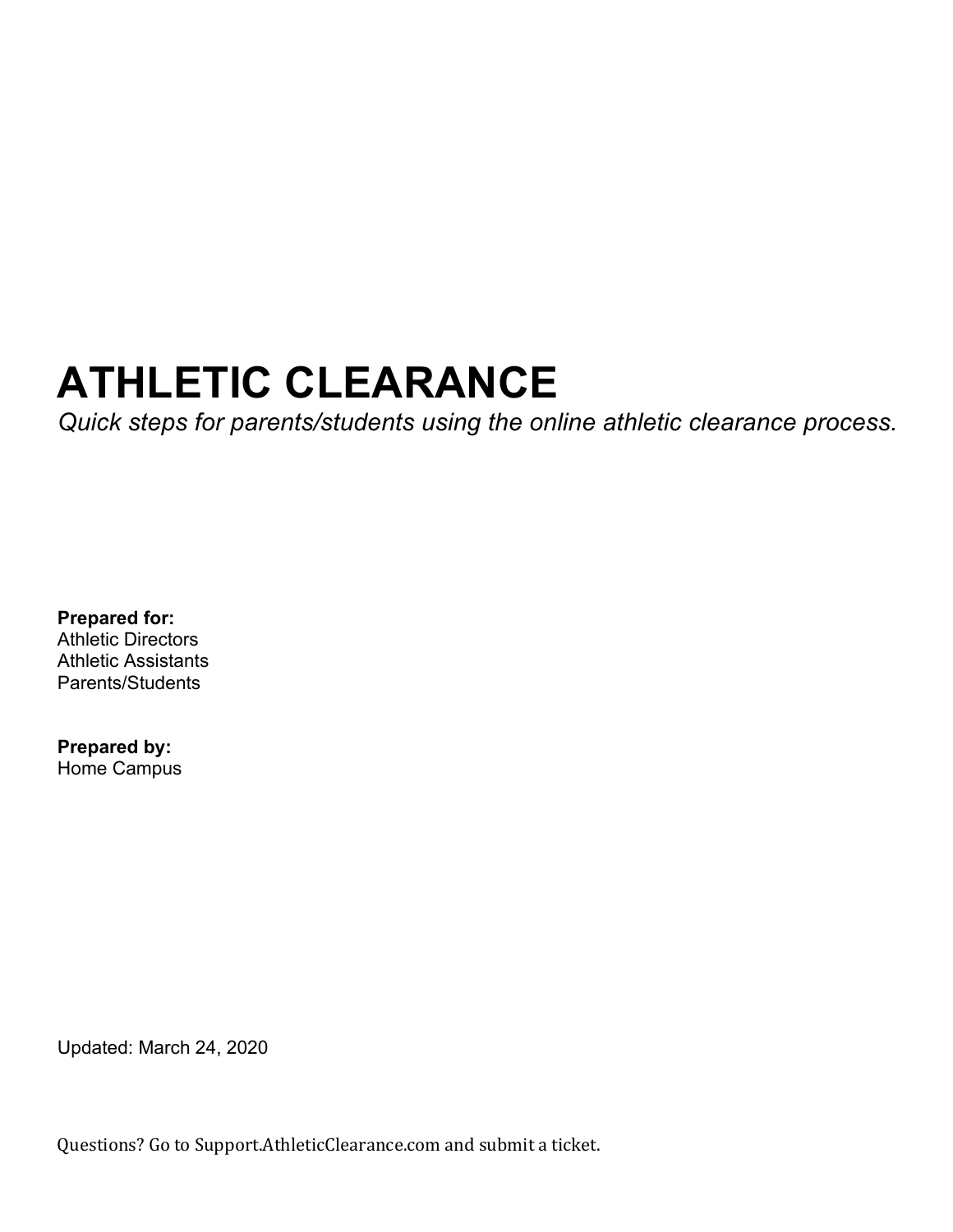## **Online Athletic Clearance**

- 1. Visit **www.AthleticClearance.com** and choose your state.
- 2. **Register**. PARENTS register with valid email username and password. You will be asked to type in a code to verify you are human. If this step is skipped your account will not activate. (If this step is skipped, please contact us to activate your account)
- 3. Login using your email address that you registered with
- 4. Select "**New Clearance**" to start the process.
- 5. Choose the School Year in which the student plans to participate. *Example: Football in Sept 2020 would be the 2020-2021 School Year.*

Choose the School at which the student attends and will compete for.

Choose Sport

- 6. Complete all required fields for Student Information, Educational History, Medical History and Signature Forms. **(If you have gone through the AthleticClearance.com process before, you will select the Student and Parent/Guardian from the dropdown menu on those pages)**
- 7. Optional **Donation** to your athletic program or pay participation fees (private schools only).
- 8. Once you reach the **Confirmation Message** you have completed the process.
- 9. If you would like to register for additional sports/activities you may check off those sports below the Confirmation Message. Electronic signatures will be applied to the additional sports/activities.
- 10. All of this data will be electronically filed with your school's athletic department for **review**. When the student has been **cleared for participation**, an email notification will be sent.